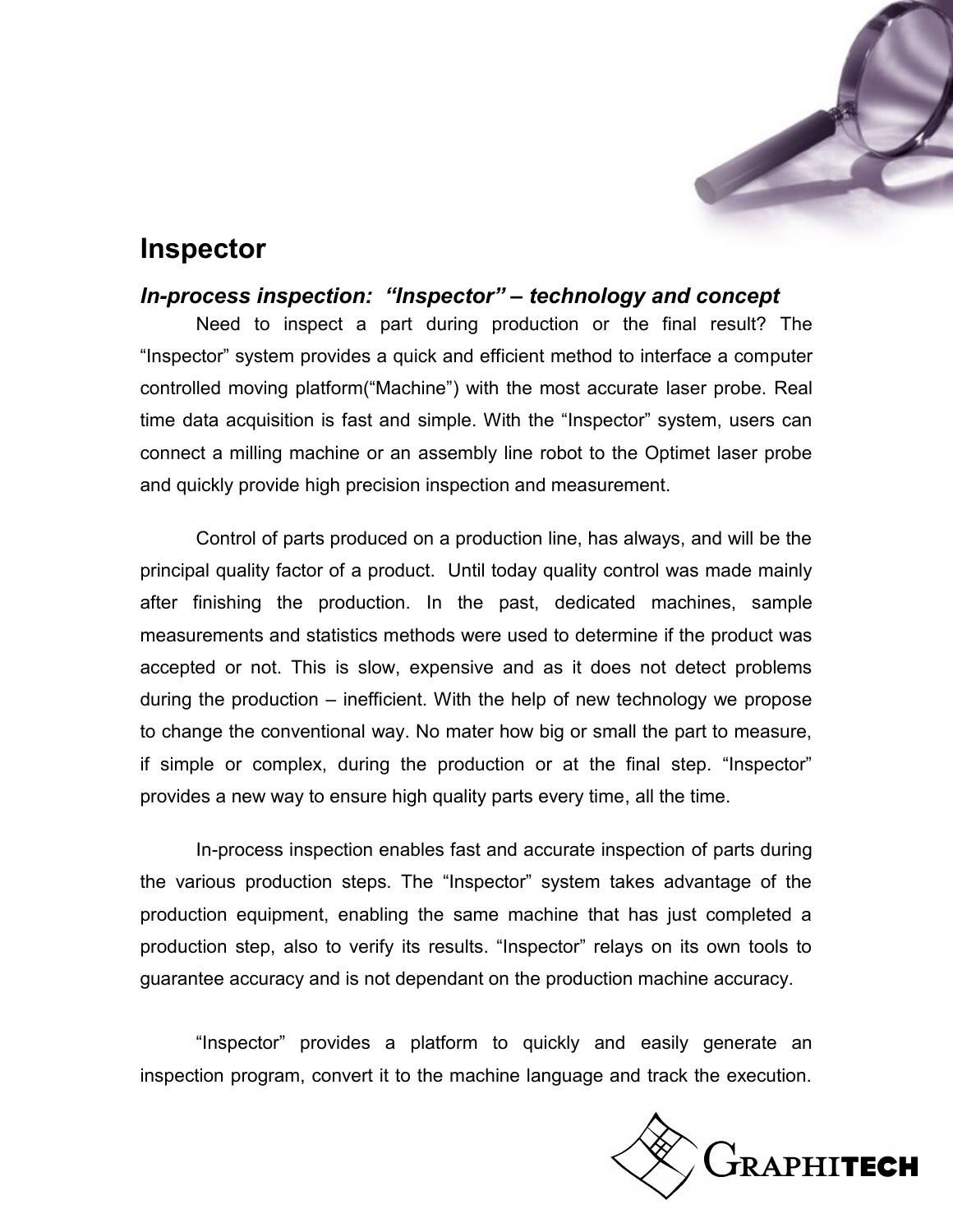"Inspector" uses real time hardware to monitor both the machine axis motion and the flow of data from the laser probe. The data is then analyzed and compared with the desired result. "Inspector" provides an open architecture enabling customization of the solution to multiple applications, using a library of software tools and standard industry formats. "Inspector" is the ideal system to create a customized solution for inspecting any product with a minimum investment in time or money.

### *Inspector data flow and schematic*

"Inspector" enables connecting up to 5 external encoders onto any motion platform. The system then tracks the motion of the machine as it executes an inspection program, generated by the system. The probe and encoder data is collected, filtered and analyzed to provide high quality measurement data. The system enables full surface scans, 3D sections, Edge detection, Hole evaluation and calibration. Customizing of the system for dedicated products, provides a highly efficient method to automate measurement strategies.



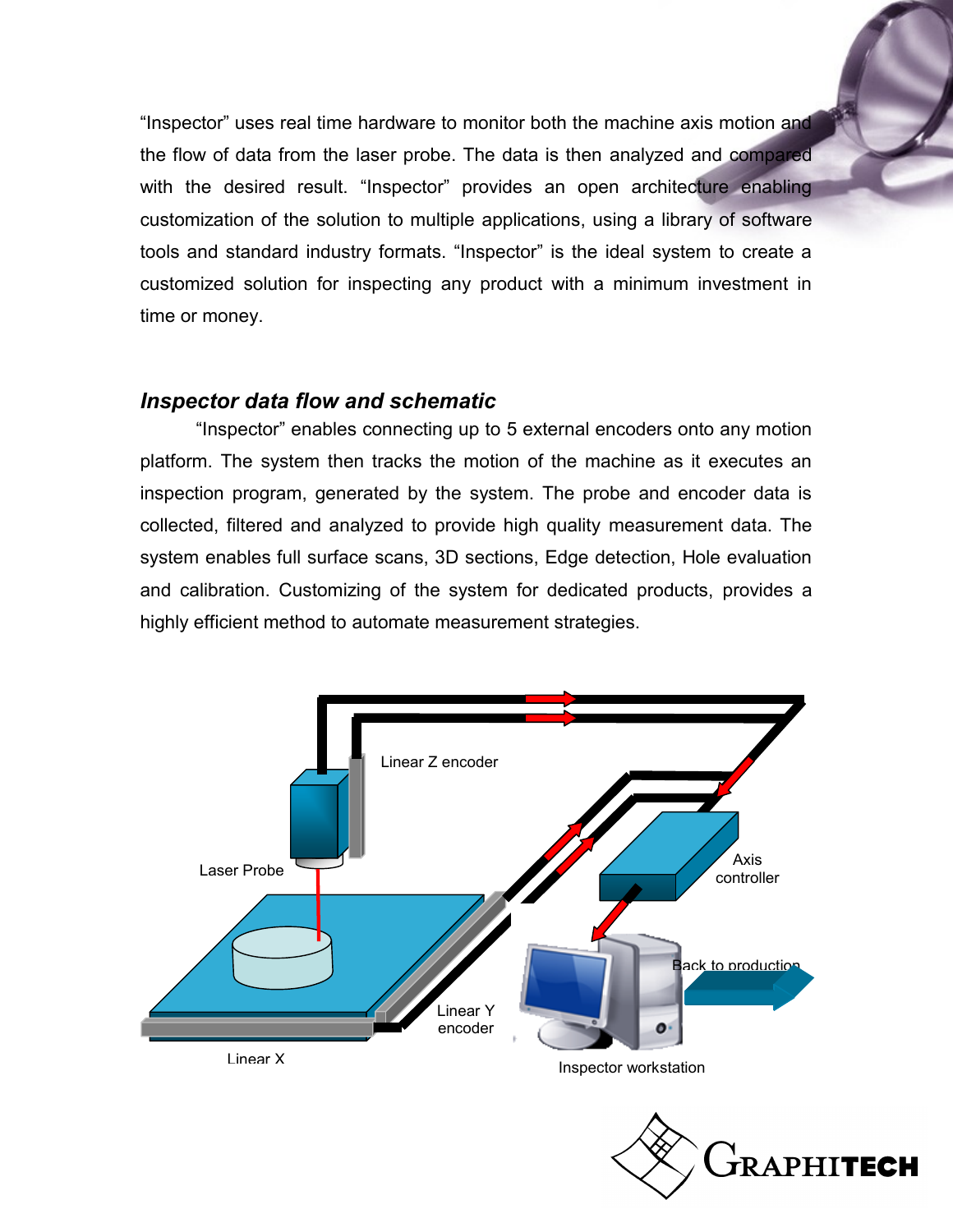## *Benefits*

- High accuracy laser measurements: 2-50 micron
- Fast data acquisition: 3000 measurements per second
- Up to 5 axis control
- Cost effective
- Open architecture easy customization,
- Support of Industry standards for both test planning and reporting
- In-Process inspection Usage of production equipment
- Easy interface to any system CNC machines, Assembly lines
- Easy to customize for a specific application
- No size limitation
- Ideal for mass production of precision parts

## *Markets*

The main benefits of "Inspector" are:

- In-Process inspection
- High accuracy
- Speed
- Low cost

These benefits translate into efficiency and reliability in the mass production of high accuracy parts such as in the following industries:

- Military
- Automotive
- Aerospace
- Plastic
- Medical
- Packaging
- **Electronics**



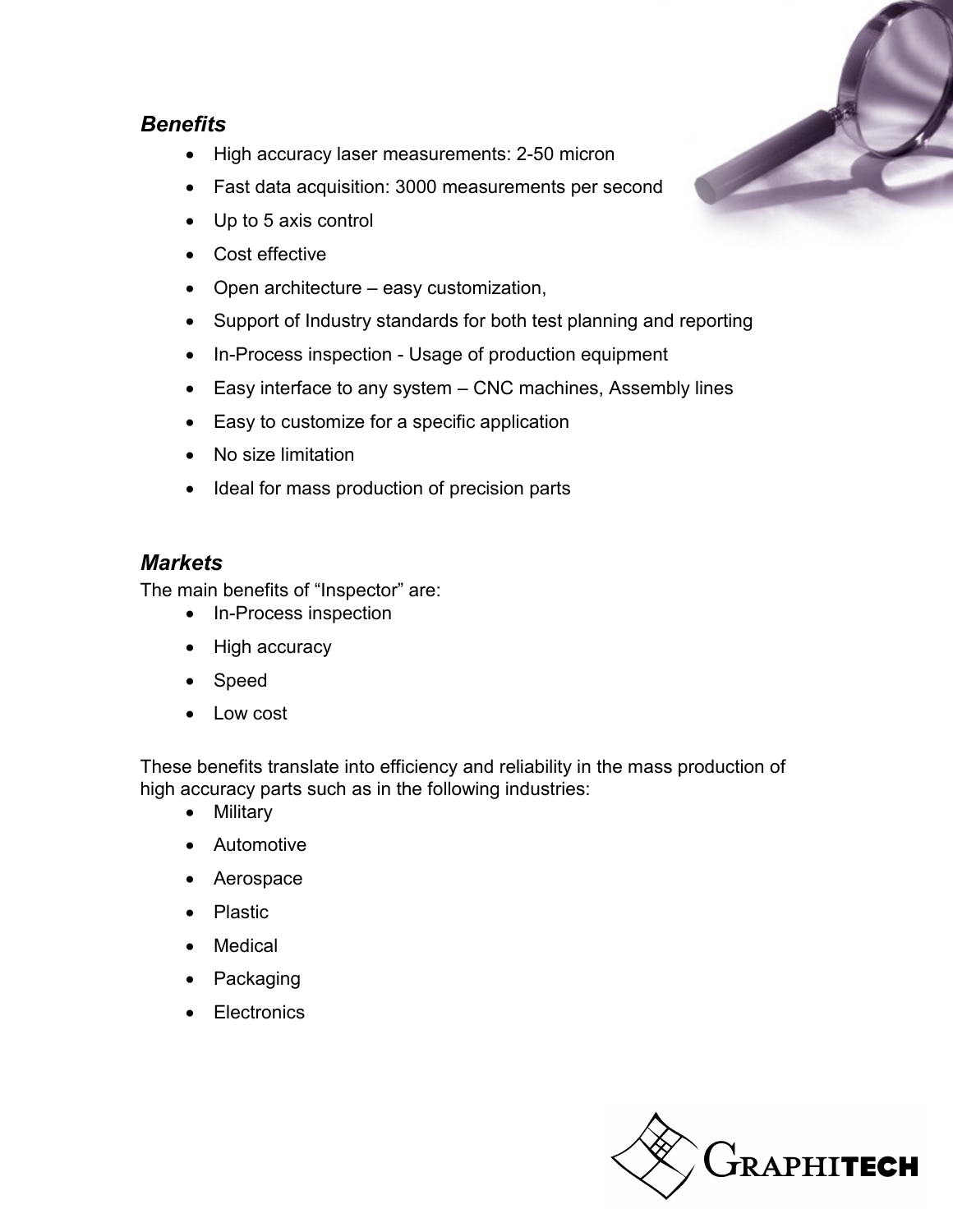

## **Inspector Components**

## **Optimet Laser ConoProbe technology**

The ConoProbe emits a laser beam that is reflected by a beam splitter and hits the object being measured. Scattered light returns from the object through the beam splitter and birefringent crystal and is then detected by the sensor's CCD camera (refer to Figure A1).



#### Figure A1

The birefringent crystal modifies the speed of each light ray differently in accordance with its angle. This creates a high contrast fringe pattern on the CCD camera. The angle of the light ray is a function of the distance between the reference plane and the laser spot projected on the object. The distance therefore can be determined by analyzing the characteristics of the created pattern.

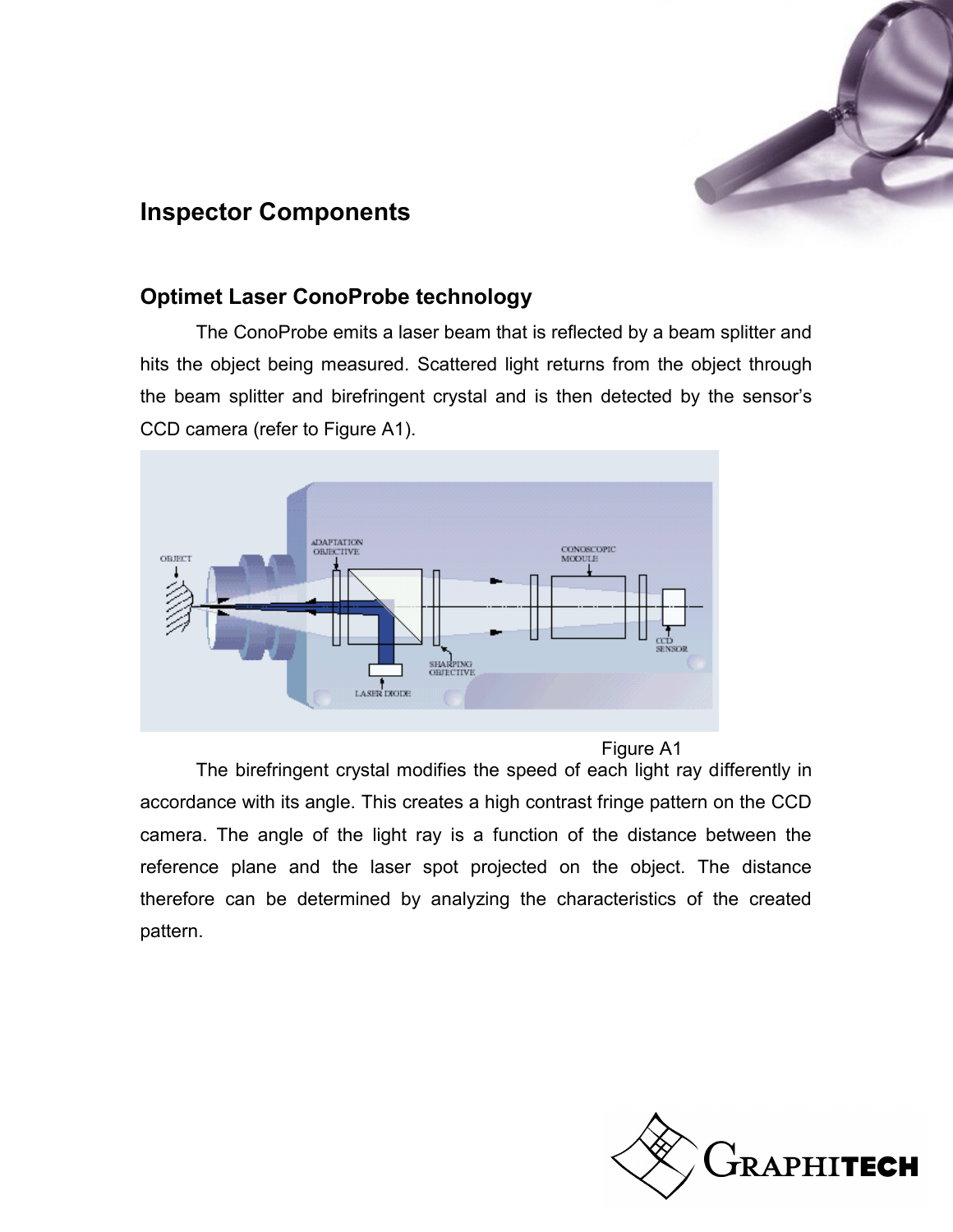#### **ConoProbe description**



ConoProbe – 850Hz



The Smart and ConoProbe are the new generation of single point noncontact optical sensors developed and manufactured by Optimet. Optimet produce state of the art sensors, which are the result of over 5 years of field experience and over 100 different OEM applications around the world. In accordance with Optimet's line of non-contact sensors, these probes are based on our unique and patented Conoscopic Holography technology. Like the ConoProbe sensor, the Smart has been designed for integration in a large variety of industrial applications such as: Quality Control, In-process inspection and Reverse Engineering

The exceptional features of the Smart include:

- Optimum measurements at 3000 Hz (Smart) 850 Hz (ConoProbe).
- Low weight of 350 grams (Smart) 700 gram (ConoProbe).
- Compact.
- Modular setup with interchangeable objective lenses enabling various standoffs and working ranges in the same sensor.
- Sub-micron precision with short focal length objectives.
- Simultaneous measurement on highly reflective and diffusive surfaces.
- Extensive angular coverage of over 170° width.
- Measurement of hard to measure geometries, steep grooves and angles.
- Integration capability with relay optics.

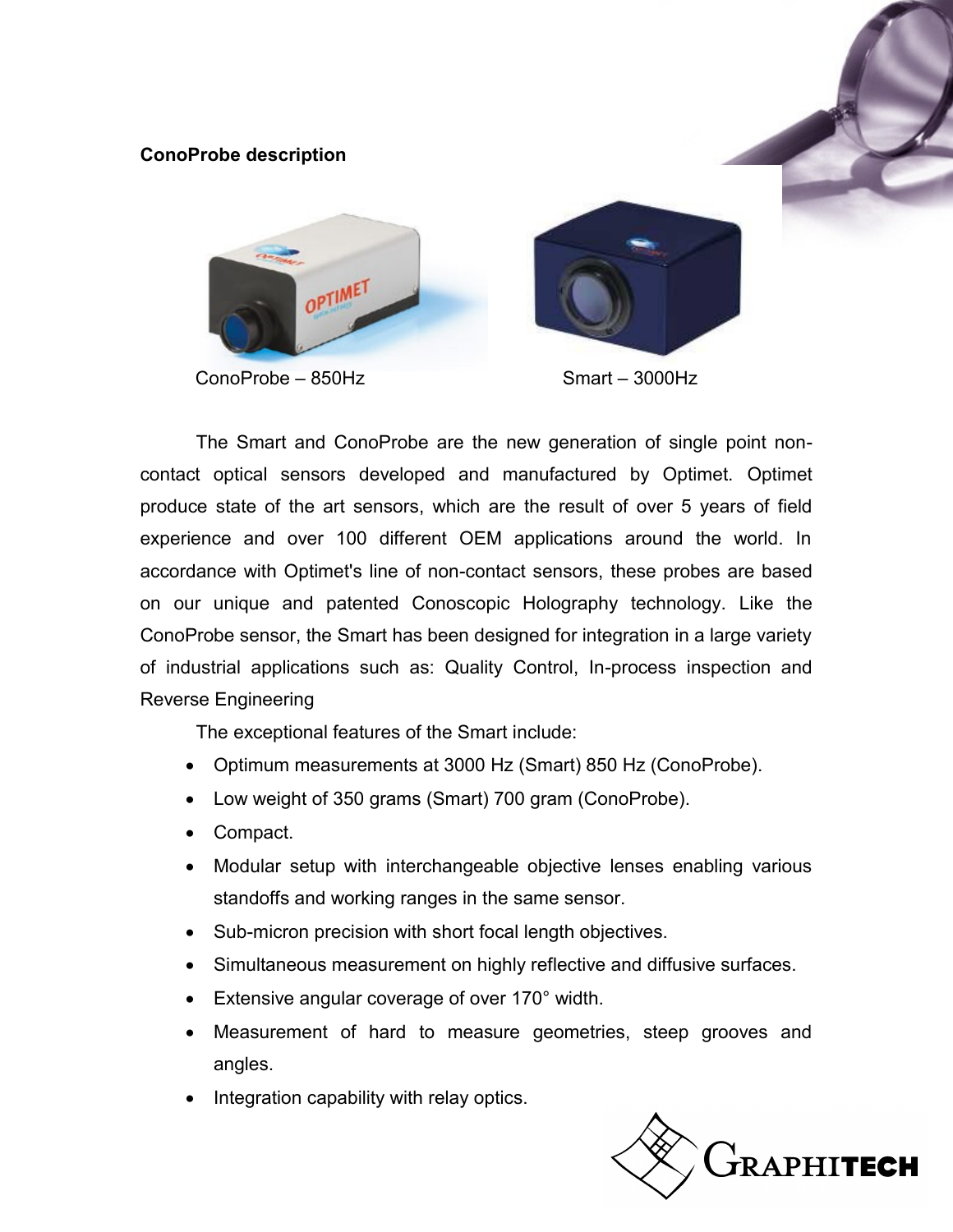## **ConoProbe Specification**

| <b>ConoProbe Specification</b>           |                                              |                                                              |                |     |     |       |            |      |      |                        |       |       |                |
|------------------------------------------|----------------------------------------------|--------------------------------------------------------------|----------------|-----|-----|-------|------------|------|------|------------------------|-------|-------|----------------|
|                                          |                                              |                                                              |                |     |     |       |            |      |      |                        |       |       |                |
|                                          |                                              | Lens Assembly Type (By Focal Length in mm)                   |                |     |     |       |            |      |      |                        |       |       |                |
|                                          | <b>Standard</b>                              |                                                              |                |     |     |       |            |      |      | <b>High Definition</b> |       |       |                |
| <b>ConoProbe</b><br><b>Specification</b> | 16                                           | 25                                                           | 40             | 50  | 75  | 100   | 125<br>ext | 150  | 250  | 16                     | 25    | 40    | 50             |
| <b>Z</b> (Vertical) axis                 |                                              |                                                              |                |     |     |       |            |      |      |                        |       |       |                |
| Precision (1,4)                          |                                              |                                                              |                |     |     |       |            |      |      |                        |       |       |                |
| $(\mu m)$                                | $2$                                          | $3$                                                          | <4             | < 6 | ~10 | < 15  | $20$       | $35$ | 100  | < 0.5                  | <1    | 2.0   | 2.5            |
| Reproducibility 20                       |                                              |                                                              |                | <1  |     |       |            |      |      |                        |       |       |                |
| $(\mu m)$                                | < 0.15                                       | < 0.4                                                        | $0.7$          |     | $2$ | $<$ 4 | <8         | < 15 | < 15 | < 0.1                  | < 0.2 | < 0.4 | < 0.5          |
| <b>Working Range</b>                     |                                              |                                                              |                |     |     |       |            |      |      |                        |       |       |                |
| (mm)                                     | 0.6                                          | 1.8                                                          | $\overline{4}$ | 8   | 18  | 35    | 45         | 70   | 180  | 0.2                    | 0.6   | 1.4   | $\overline{2}$ |
| Standoff (mm)                            | 12                                           | 15                                                           | 40             | 42  | 65  | 90    | 240        | 140  | 240  | 11                     | 14    | 37    | 40             |
| <b>Lateral Axes</b>                      |                                              |                                                              |                |     |     |       |            |      |      |                        |       |       |                |
| <b>Laser Spot Size</b>                   | 11                                           | 22                                                           | 30             | 45  | 65  | 75    | 100        | 120  | 220  |                        | 6     | 10    | 15             |
| $(X)$ (µm)                               |                                              |                                                              |                |     |     |       |            |      |      | 3.5                    |       |       |                |
| <b>Lateral Resolution</b>                | 5                                            | 12                                                           | 14             | 15  | 25  | 35    | 50         | 50   | 100  | $\overline{2}$         | 4     | 7     | 10             |
| $(X)$ (µm)                               |                                              |                                                              |                |     |     |       |            |      |      |                        |       |       |                |
| Weight                                   |                                              |                                                              |                |     |     |       |            |      |      |                        |       |       |                |
| Lens (g)                                 | 460                                          | 40                                                           | 122            | 25  | 25  | 25    | 400        | 25   | 25   | 460                    | 40    | 122   | 25             |
| Probe (g)                                |                                              |                                                              |                |     | 700 |       |            |      |      |                        |       | 700   |                |
| Control Box (g)                          |                                              |                                                              |                |     |     |       | 1200       |      |      |                        |       |       |                |
| <b>Data Handling</b>                     |                                              |                                                              |                |     |     |       |            |      |      |                        |       |       |                |
| <b>Data Rate</b>                         | 850pps                                       |                                                              |                |     |     |       |            |      |      |                        |       |       |                |
| <b>Macros</b>                            |                                              | Macro commands are provided to automate similar measurements |                |     |     |       |            |      |      |                        |       |       |                |
| <b>Export Data to:</b>                   | Excel, ASCII text file, BMP, JPEG, UBM, VRML |                                                              |                |     |     |       |            |      |      |                        |       |       |                |
| <b>Applications</b>                      |                                              |                                                              |                |     |     |       |            |      |      |                        |       |       |                |
| <b>Precision for</b>                     |                                              |                                                              |                |     |     |       |            |      |      |                        |       |       |                |
| radius                                   | Relative to lens accuracy                    |                                                              |                |     |     |       |            |      |      |                        |       |       |                |
| measurements                             |                                              |                                                              |                |     |     |       |            |      |      |                        |       |       |                |
| Angle                                    |                                              | $170^\circ$                                                  |                |     |     |       |            |      |      |                        |       |       |                |
| measurement                              |                                              |                                                              |                |     |     |       |            |      |      |                        |       |       |                |
| Working                                  |                                              |                                                              |                |     |     |       |            |      |      |                        |       |       |                |
| temperature                              | 18 to 35°C                                   |                                                              |                |     |     |       |            |      |      |                        |       |       |                |
| <b>Continuous shock</b>                  | 245 m/s2-25g-6ms >6000 shocks 6 directions   |                                                              |                |     |     |       |            |      |      |                        |       |       |                |
| resistance                               |                                              |                                                              |                |     |     |       |            |      |      |                        |       |       |                |
| <b>Supply Voltage</b>                    | 82-265 VAC 50-60Hz                           |                                                              |                |     |     |       |            |      |      |                        |       |       |                |

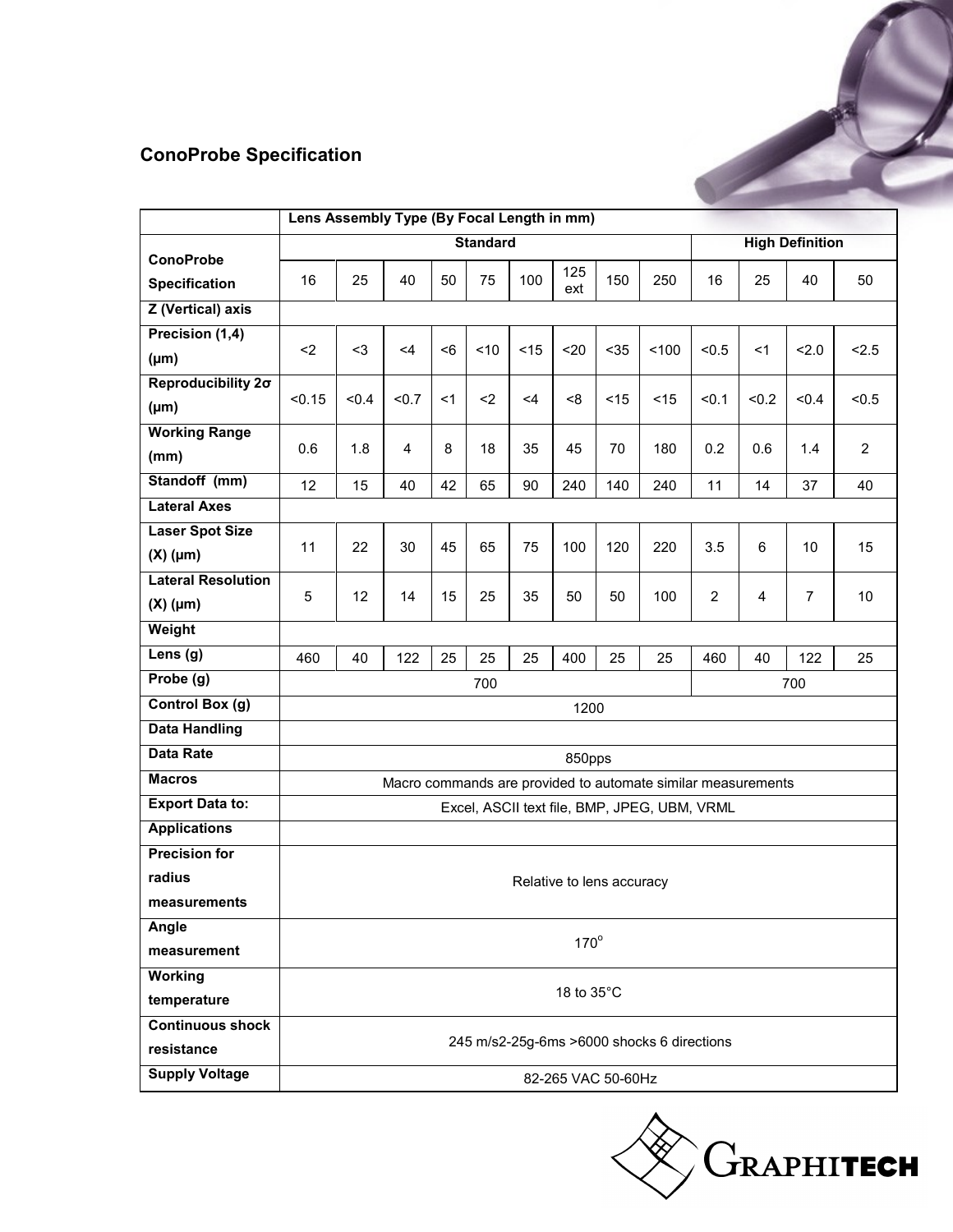### **SmartProbe**

| Configuration                   | Standard                   |       |                 |       |                     | <b>High Definition</b> |       |  |
|---------------------------------|----------------------------|-------|-----------------|-------|---------------------|------------------------|-------|--|
| Objective Focal Length (mm) (*) | 25                         | 50    | 75              | 100   | 200                 | 25                     | 50    |  |
| Precision $(\mu m)$             | $<$ 1                      | $3$   | < 6             | < 12  | < 60                | <1                     | $2$   |  |
| Reproducibility $2\sigma$ (µm)  | < 0.3                      | < 0.8 | < 1.5           | < 3.0 | $<$ 15              | < 0.3                  | < 0.5 |  |
| <b>Measurement Range (mm)</b>   | 1.8                        | 7.5   | 17              | 34    | 120                 | 0.6                    | 1.8   |  |
| Standoff (mm)                   | 18.5                       | 40    | 60              | 90    | 175                 | 15                     | 45    |  |
| Angle coverage                  | $170^\circ$                |       |                 |       |                     |                        |       |  |
| Dimensions (mm)                 |                            |       | 62X85X94(Smart) |       | 62X85X94(ConoProbe) |                        |       |  |
| Weight (g)                      |                            |       | 380(Smart)      |       | 500 (ConoProbe)     |                        |       |  |
| Laser class                     | FDA Class II - IEC class 2 |       |                 |       |                     |                        |       |  |

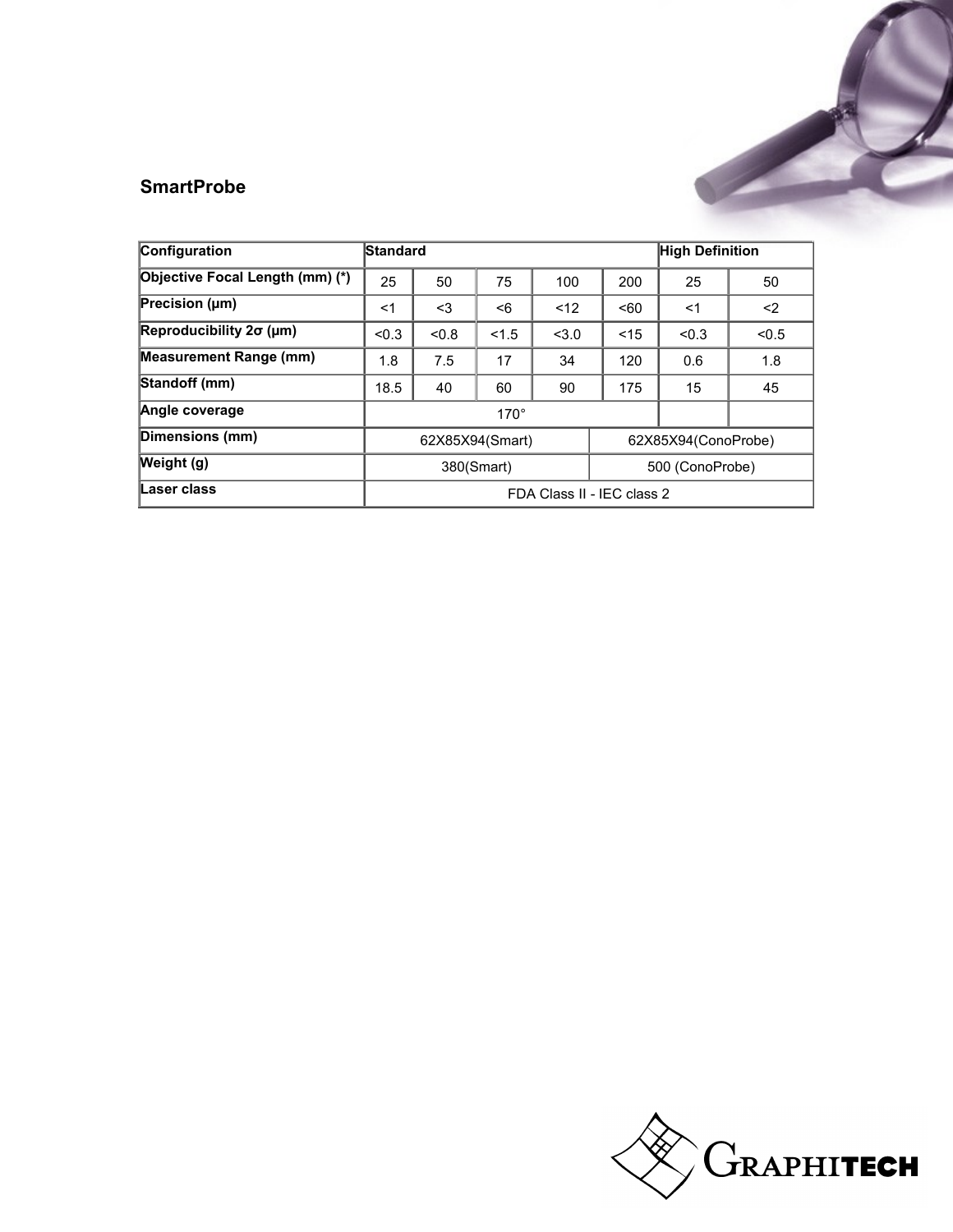

## **Axis encoder control card**



Compatibility **TTL/CMOS** 

Power-on state **Input (high-Z)** with weak pull-downs Pull-down current: 10 mA (min) to 200 mA (max) Hysteretic 300 mV Schmitt triggers

Digital logic levels

| Level                                         | Min     | <b>Max</b>       |
|-----------------------------------------------|---------|------------------|
| Input low voltage                             | $-0.3V$ | 0.8V             |
| Input high voltage                            | 2.0V    | Supply $+ 0.3 V$ |
| Input low current $(V_{in} = 0 V)$            |         | $10 \mu A$       |
| Input high current $(V_{in} = \text{Supply})$ |         | $200 \mu A$      |
| Output low voltage $(l_{out}=4 \text{ mA})$   |         | 0.4V             |
| Output high voltage $(I_{out}=4 \text{ mA})$  | 2.4V    |                  |

## **Digital I/O**

Number of channels 32



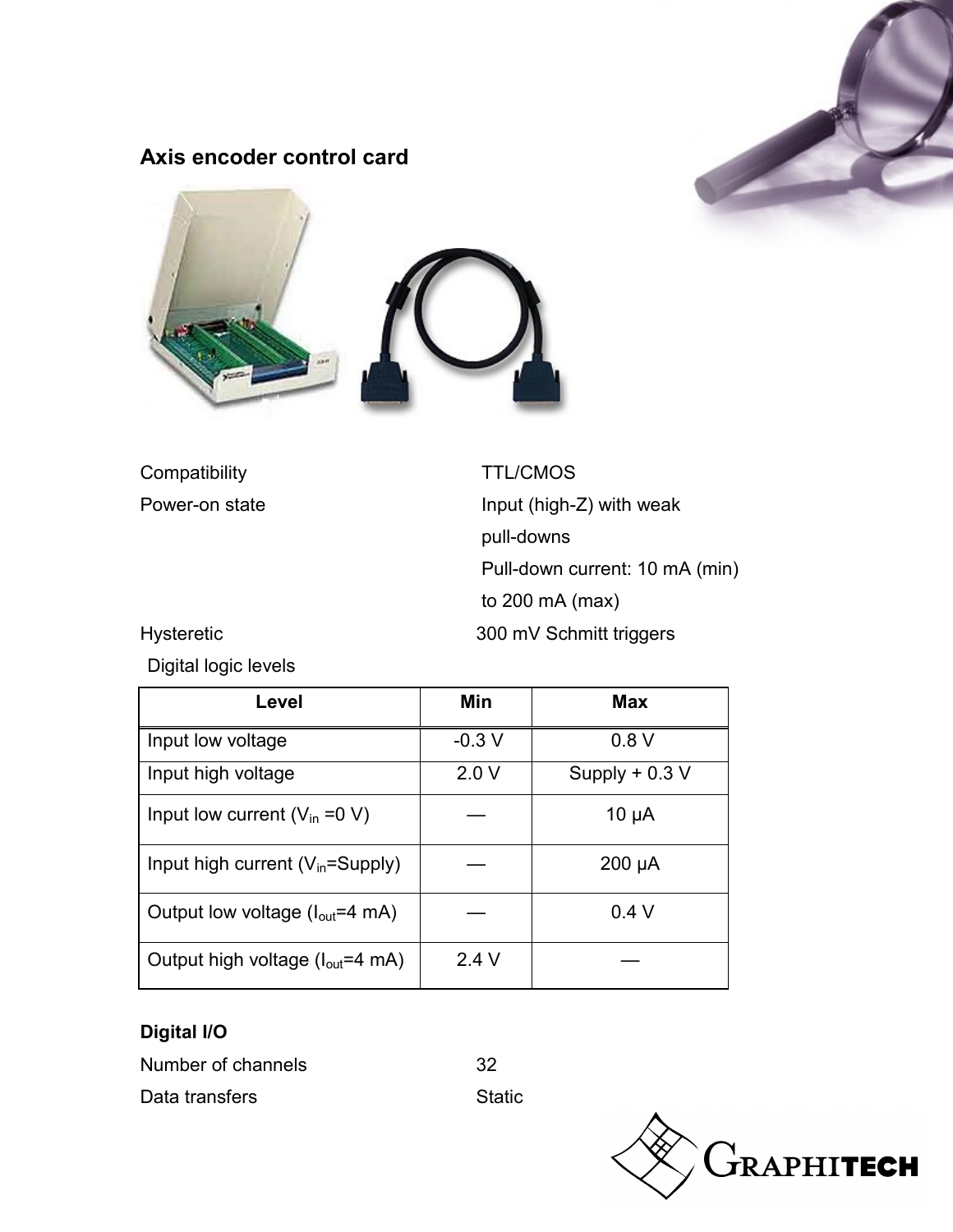Handshaking **None** None

**Timing I/O**



| Number of channels            |                        |  |  |  |
|-------------------------------|------------------------|--|--|--|
| 4 Channel devices             | 4 up/down counters     |  |  |  |
| 8 Channel devices             | 8 up/down counters     |  |  |  |
| Resolution                    | 32 bits                |  |  |  |
| <b>Maximum Count</b>          | 4,294,967,295          |  |  |  |
| <b>Rollover times</b>         |                        |  |  |  |
| 100 kHz timebase              | 11.93 hours            |  |  |  |
| 20 MHz timebase               | 214.74 s               |  |  |  |
| 80 MHz timebase               | 53.69 s                |  |  |  |
| Pre-scalers                   | X8 or X2 prescaler fo  |  |  |  |
| Base clocks available         |                        |  |  |  |
| 4 Channel devices             | 100 kHz and 20 MH;     |  |  |  |
| 8 Channel devices             | 100 kHz, 20 MHz, ar    |  |  |  |
| Base clock accuracy           | 50 ppm $(\pm 0.005%)$  |  |  |  |
| Maximum source frequency      |                        |  |  |  |
| 4 Channel devices             |                        |  |  |  |
| without prescaling            | 20 MHz                 |  |  |  |
| with prescaling               | 60 MHz                 |  |  |  |
| 8 Channel devices             |                        |  |  |  |
| without prescaling            | 80 MHz                 |  |  |  |
| with prescaling               | <b>125 MHz</b>         |  |  |  |
| Minimum source pulse duration |                        |  |  |  |
| without prescaling            | 5 ns in edge-detection |  |  |  |
| with prescaling               | 3.5 ns in edge-detec   |  |  |  |
| Minimum gate pulse duration   | 5 ns in edge-detection |  |  |  |
| Data transfers                |                        |  |  |  |
| 4 Channel devices             | DMA (1 channel), int   |  |  |  |

hours X2 prescaler for each counter  $Hz$  and 20 MHz 1z, 20 MHz, and 80 MHz

 $m$  ( $\pm$  0.005%) over temperature

edge-detection mode in edge-detection mode edge-detection mode

(1 channel), interrupts